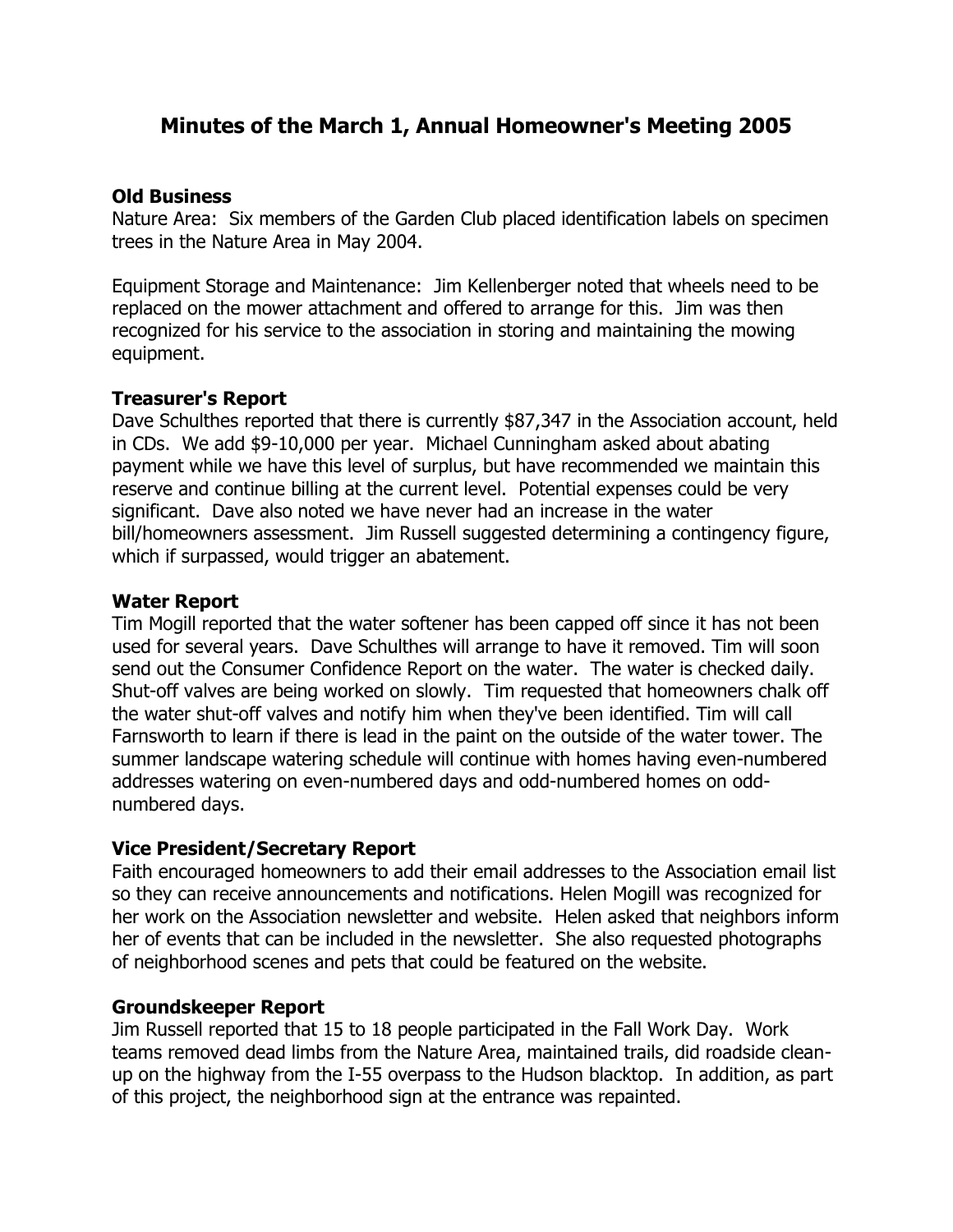Jim asked that homeowners be conscientious about cleaning up after pets in common areas, about burning – keeping fires small, away from trees, and considering smoke's effect on neighbors' homes-, and recognizing speed limits on neighborhood roads. Herb Todd offered to investigate costs and other considerations related to having garbage cans available for dog walkers who pick up after their pets.

### **New Business**

After another year in which luminaries were thwarted, this time due to weather, the Board recommended discontinuing this tradition. Larry Meyer suggested the Board set a date for those homeowners who wished to continue luminaries on a private basis. The Association, however, would no longer be providing materials. The group agreed with this proposal.

Jim Russell asked for ideas for the Spring Work Day which will be held in early May. Suggestions from the floor included: flood clean-up in common areas, gravel on the well road, removal of sucker trees by the soccer field, and garlic mustard removal. Michael Cunningham cautioned that removal of the sucker trees could lead to erosion and suggested letting some remain.

The Towanda-Area Garage Sale is scheduled for Thursday, March 31 from 4:00 – 7:00 PM, Friday, April 1 from 9:00 – 6:00 and Saturday, April 2 from 8:00 – 2:00. To be listed on the flyer, send information about your sale items and \$5 for advertising to Gail Ann Briggs by Saturday, March 26. Contact information for Gail Ann is 112 Hunt St., Lamplighter, phone 728-2187 or email at rgbriggs@frontiernet.net.

At the request of the Board, Bob Hancock had explored costs of a new, more efficient mower for the neighborhood. The price range was \$15,500 - \$19,500. He speculated that a new mower could cut the time spent mowing and increase participation in this task. The Board had also asked that Bob investigate new storage options. Bob reported that a 12 x 20 foot shed would cost \$1900 - \$2200.

Discussion of possible new equipment yielded a proposal for an alternative: hiring out the maintenance of the common areas. This may be considered when the need for a new mower becomes a higher priority. It was decided that the shed would be the priority for current consideration. A motion to give the board authority to pursue a building under \$10,000 failed for lack of a second.

Greg Beneze motioned that the Board develop detailed plans for a shed – including location, cost, and drawings – for a cost up to \$500. Jim Larson seconded the motion and it passed.

Homeowners discussed landscape and debris removal methods including renting a dumpster, but ultimately decided not to pursue any new options.

Greg reported that roadside trash pickup occurred four times a year. The next clean-up will occur in conjunction with the Spring Work Day. Participants on road clean-up crews